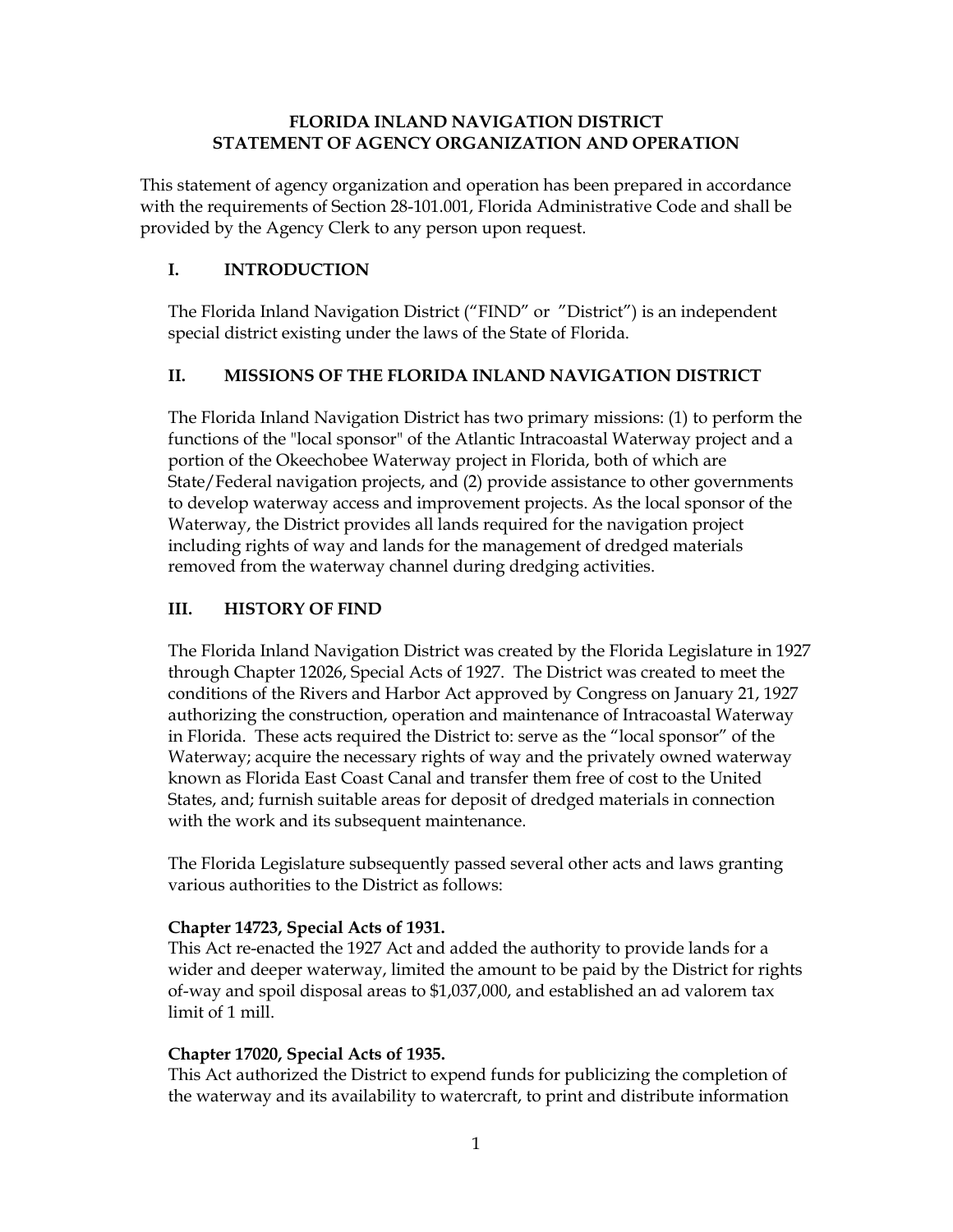regarding the waterway, and to promote its use in navigation by watercraft of all kinds.

#### **Chapter 19122, Special Acts of 1939.**

This Act authorized and empowered the District to collect, compile and furnish to the United States data, statistics and other appropriate information as to the advantages, benefits, desirability and usefulness of the further improvement of the waterway from Jacksonville to Miami and authorized and empowered the District to acquire and convey to the United States, free of cost, any lands, easements, rights-ofway and spoil disposal areas as might be required by the United States for the improvement of the waterway to a depth of twelve feet and a width appropriate to such depth.

#### **Chapter 20430, Special Acts of 1941.**

This Act authorized and empowered the District to be the "local sponsor" of the Atlantic Intracoastal Waterway from the St. Mary's River (the Florida/Georgia Border) to the St. Johns River and to acquired and conveyed the necessary spoil areas and furnish the necessary rights-of-way to the United States for a waterway with a depth of twelve feet and a width of one hundred and twenty-five feet.

#### **Chapter 65-900, Laws of Florida.**

This law established an ad valorem taxing limit of 0.1 mill and directed that the Commissioners from each of the eleven counties be appointed by the Governor in lieu of the former requirement for local election of Commissioners.

#### **Chapter 85-200 Laws of Florida.**

This law, amending Chapter 374, Florida Statutes, recognized the continuing need for inland navigation districts, re-authorized the District until 1990, and created the District's Assistance Programs.

#### **1990 Amendment to Chapter 374, Florida Statutes.**

This amendment to Chapter 374 re-authorized the District for an additional five years and expanded the duties to include the installation of boat speed regulatory signage for the protection of manatees.

#### **1995 Amendment to Chapter 374, Florida Statutes.**

This amendment continued the District indefinitely and required District commissioners to be confirmed by the Senate after their appointment by the Governor.

#### **1996 Amendment to Chapter 374, Florida Statutes.**

This amendment rewrote all District authority into Part II of Chapter 374, FS. "The Florida Inland Navigation District Law" and provided authority to the District to assist the United States with the maintenance of the Waterway or perform such work themselves.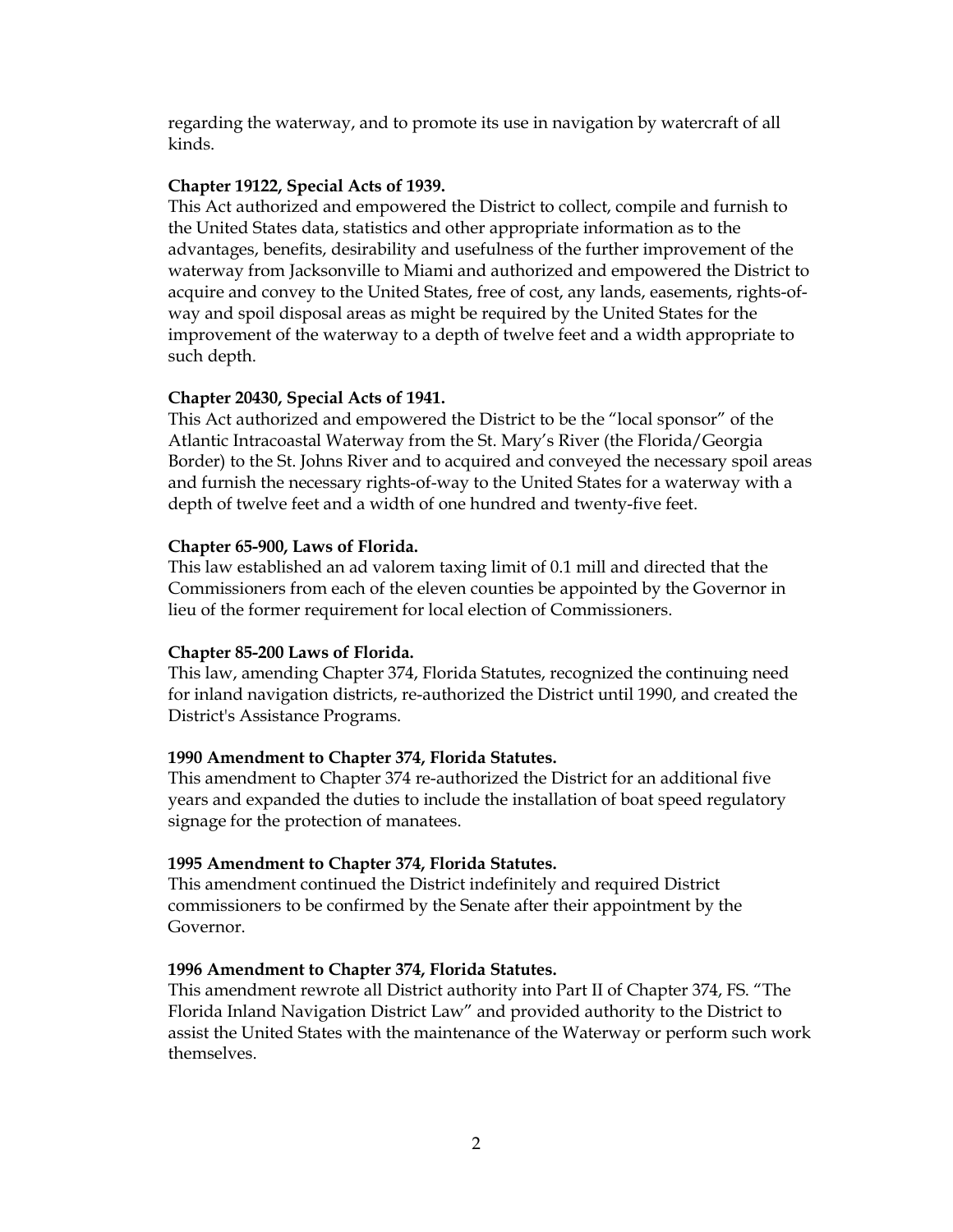### **2004 Amendment to Chapter 374, Florida Statutes.**

This amendment expanded the District's taxing boundary by adding Nassau County and providing for a commissioner to be appointed from Nassau County.

### **2005 Amendment to Chapter 374, Florida Statutes.**

This amendment expanded the District's responsibility as "local interest sponsor" for the sole purpose of maintaining navigability over that portion of the Okeechobee Waterway located in Martin and Palm Beach Counties.

### **2008 Amendment to Chapter 374, Florida Statutes.**

This amendment transferred the duty for the installation of boat speed regulatory signage for the protection of manatees to the Florida Fish and Wildlife Conservation Commission.

# **IV. DESCRIPTION OF AGENCY HEAD**

The agency head of FIND is a collegial body known as the Board of Commissioners of Florida Inland Navigation District ("Board of Commissioners" or "Board"). The Board is comprised of one commissioner from each of the following twelve counties along Florida's east coast: Nassau, Duval, St. Johns, Flagler, Volusia, Brevard, Indian River, St. Lucie, Martin, Palm Beach, Broward and Miami-Dade. Each commissioner must be a qualified elector residing in the county he or she represents. Each commissioner is appointed by the Governor in accordance with Section 374.983(2), Florida Statutes. Commissioners are appointed for a four year term or until their successors are duly appointed. Each new commissioner must be confirmed by the Senate.

The Board generally meets once each month to conduct the District's business. On the same day as the Board meeting, several committees also meet. The location of meetings of the Board and committees rotate among the twelve constituent counties so that members of the public and local officials within the District will have an equal opportunity to attend. All meetings of the Board and committees are noticed in Florida Administrative Weekly and are open to the public. A quorum of the Board is six (6) members and the vote of a majority of such quorum is necessary to the transaction of business. The Board and committees are authorized to conduct meetings utilizing communications media technology, pursuant to s. 120.54(5) (b) 2, Florida Statutes.

The Board annually elects from among its members the following officers: one chair, one vice chair, one secretary and one treasurer.

## **V. DESCRIPTION OF ORGANIZATIONAL UNITS AND SUB-UNITS**

FIND employs an administrative staff to carry out the functions of the District. Currently there are seven (7) full-time employees. The Executive Director,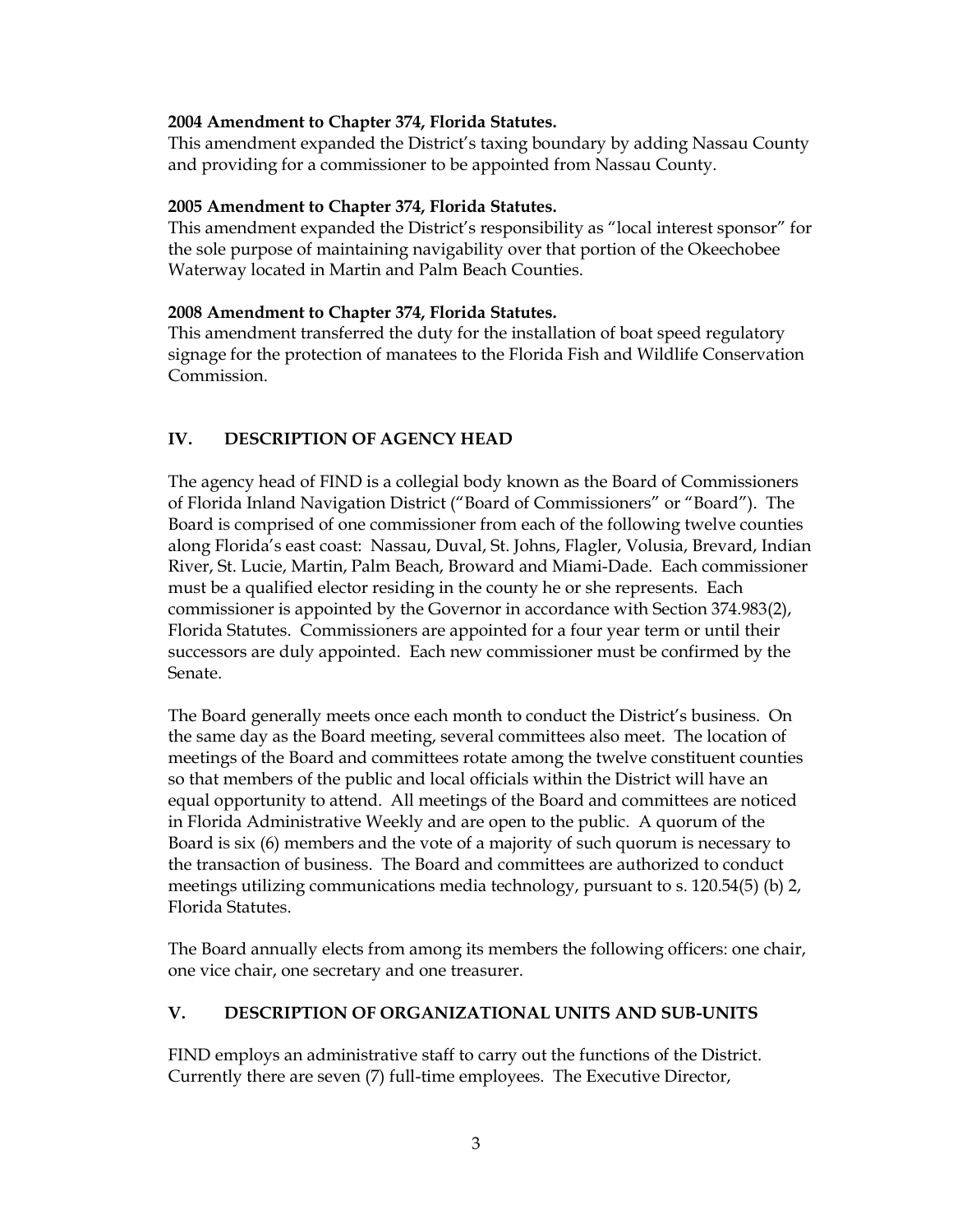appointed by the Board, is the chief administrative officer of the District. There are no sub-units.

The District derives its statutory authority from Chapter 374, Florida Statutes, in particular, Part II "Florida Inland Navigation District Law." The District has adopted Rule Chapters 66B-1, 66B-2 and 66B-3, Florida Administrative Code, to implement its statutory authority.

The administrative office of the District is located at 1314 Marcinski Road, Jupiter, Palm Beach County, Florida.

## **VI. DESCRIPTION OF THE MANNER BY WHICH PUBLICATIONS, ETC. MAY BE OBTAINED**

Publications, documents, forms, applications for licenses, permits and other similar certifications or rights granted by the agency, or other information, may be obtained by contacting the District at:

> Florida Inland Navigation District Attn: Assistant Executive Director 1314 Marcinski Road Jupiter, Florida 33477 Telephone: (561) 627-3386 Facsimile: (561) 624-6480

Many of the publications and other documents may be downloaded from the District's website: [www.aicw.org](http://www.aicw.org/)

## **VII. IDENTITY OF AGENCY CLERK**

The Agency Clerk is the Assistant Executive Director, 1314 Marcinski Road, Jupiter, Florida 33477, Telephone: (561) 627-3386. The Agency Clerk's duties include record keeping of all documents filed with the agency pursuant to Chapter 120, Florida Statutes, responding to public records requests, indexing and filing of all final agency actions and orders. Except for documents that specifically indicate an alternative filing location, all documents required to be filed with the District shall be filed with the agency clerk. Documents may be filed during regular hours of operation, from 8:30 am to 5:00 pm, Monday through Friday, excluding legal holidays.

## **VIII. FILING BY ELECTRONIC MAIL OR FACSIMILE**

Documents may be filed by electronic mail or facsimile transmission. The email address for such filings is: [mcrosley@aicw.org.](mailto:mcrosley@aicw.org) The facsimile number is (561) 624-6480. Please be advised that the filing date for a document transmitted by electronic mail or facsimile shall be the date the District receives the complete document. Any document received by the office of the Agency Clerk after 5:00 pm shall be filed as of